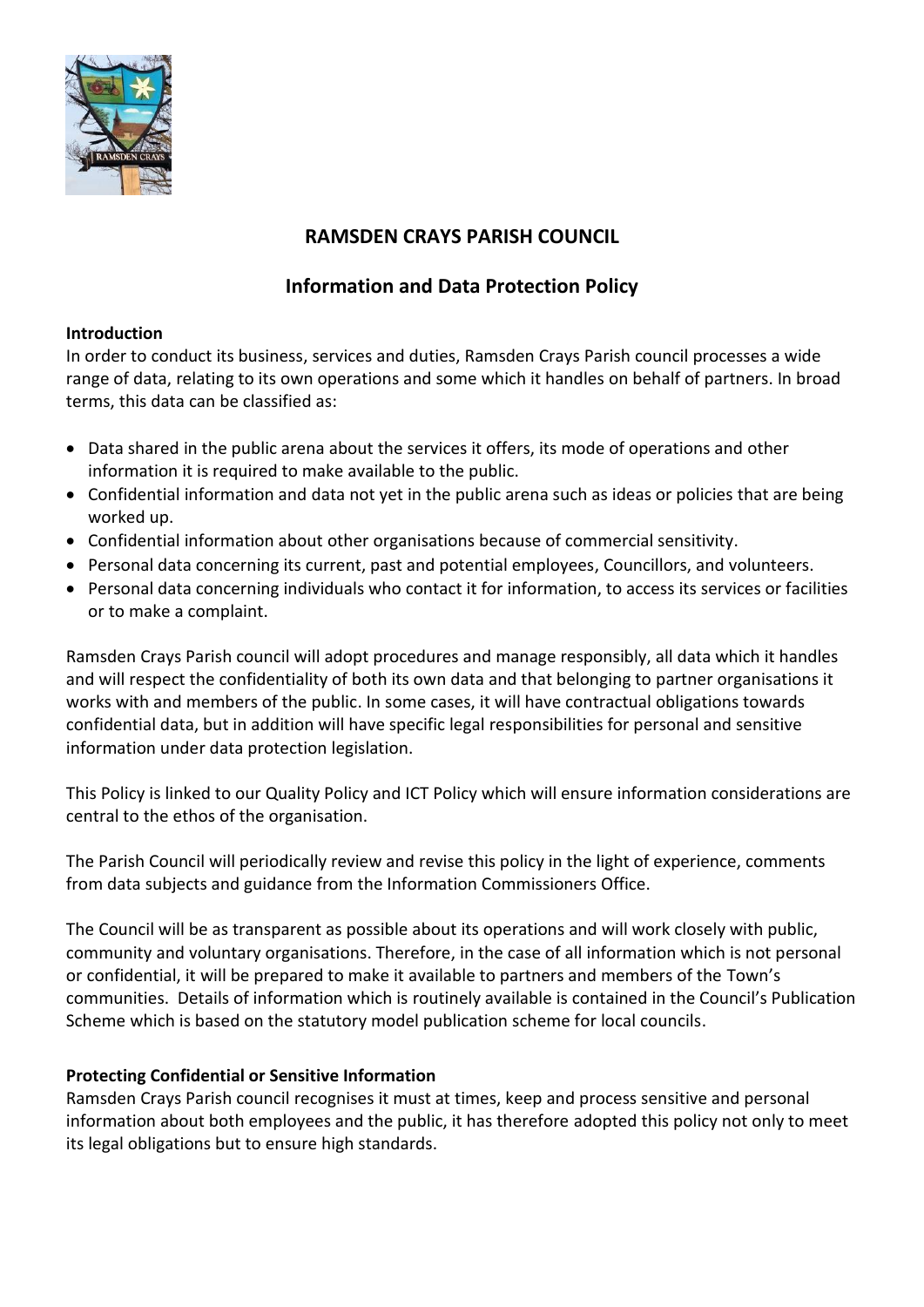

The General Data Protection Regulation (GDPR) which become law on 25th May 2018 and will like the the Data Protection Act 1998 before them, seek to strike a balance between the rights of individuals and the sometimes, competing interests of those such as the Parish Council with legitimate reasons for using personal information.

### **The policy is based on the premise that Personal Data must be:**

- Processed fairly, lawfully and in a transparent manner in relation to the data subject.
- Collected for specified, explicit and legitimate purposes and not further processed in a manner that is incompatible with those purposes.
- Adequate, relevant and limited to what is necessary in relation to the purposes for which they are processed.
- Accurate and, where necessary, kept up to date.
- Kept in a form that permits identification of data subjects for no longer than is necessary for the purposes for which the personal data are processed.

• Processed in a manner that ensures appropriate security of the personal data including protection against unauthorised or unlawful processing and against accidental loss, destruction or damage, using appropriate technical or organisational measures.

#### **Data Protection Terminology**

**Data subject** - means the person whose personal data is being processed.

That may be an employee, prospective employee, associate or prospective associate of BTC or someone transacting with it in some way, or an employee, Member or volunteer with one of our clients, or persons transacting or contracting with one of our clients when we process data for them.

**Personal data** - means any information relating to a natural person or data subject that can be used directly or indirectly to identify the person.

It can be anything from a name, a photo, and an address, date of birth, an email address, bank details, and posts on social networking sites or a computer IP address.

**Sensitive personal data** - includes information about racial or ethnic origin, political opinions, and religious or other beliefs, trade union membership, medical information, sexual orientation, genetic and biometric data or information related to offences or alleged offences where it is used to uniquely identify an individual.

**Data controller** - means a person who (either alone or jointly or in common with other persons) (e.g. Parish Council, employer, council) determines the purposes for which and the manner in which any personal data is to be processed.

**Data processor** - in relation to personal data, means any person (other than an employee of the data controller) who processes the data on behalf of the data controller.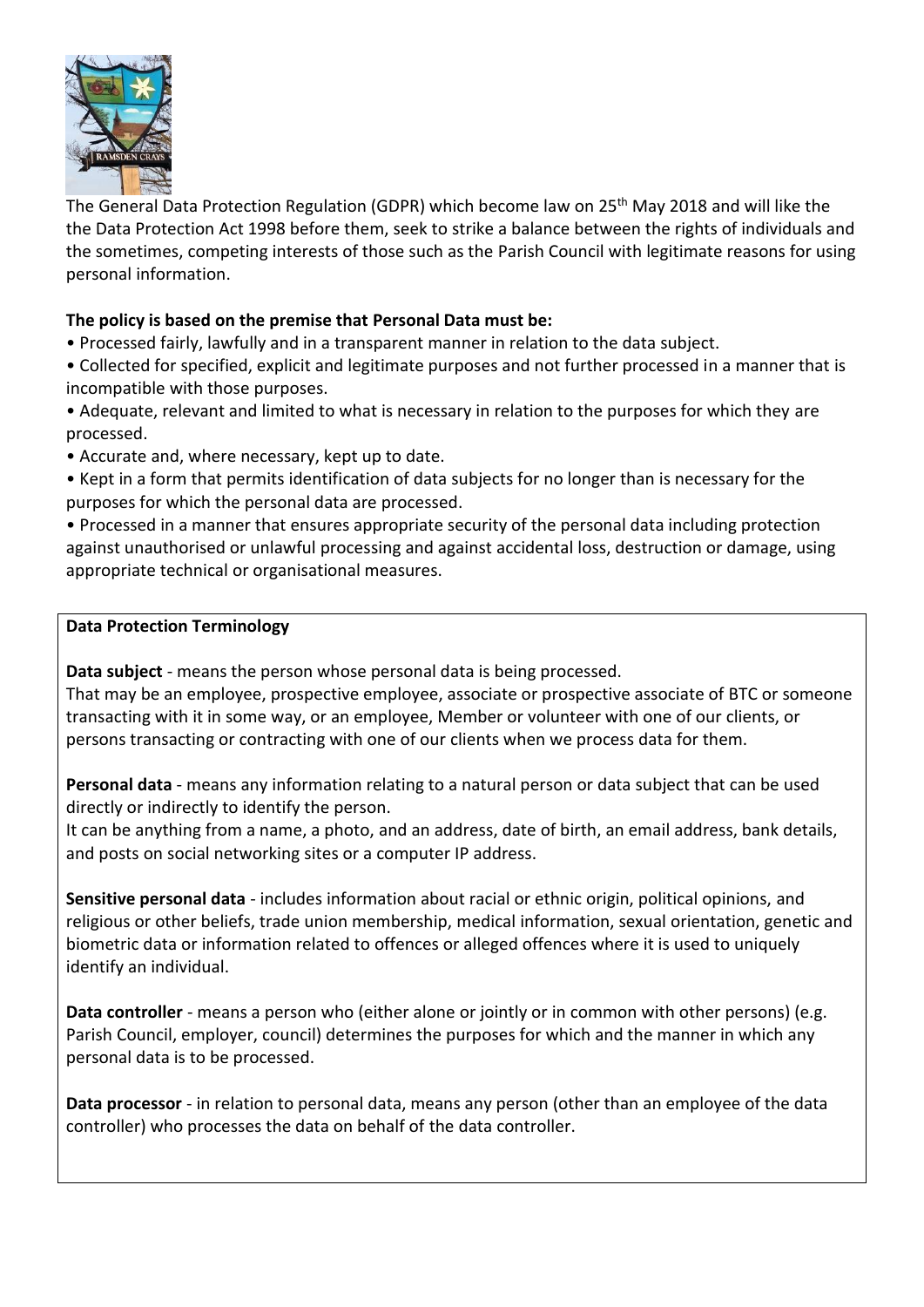

**Processing information or data** - means obtaining, recording or holding the information or data or carrying out any operation or set of operations on the information or data, including:

- organising, adapting or altering it
- retrieving, consulting or using the information or data
- disclosing the information or data by transmission, dissemination or otherwise making it available
- aligning, combining, blocking, erasing or destroying the information or data. regardless of the Technology used.

Ramsden Crays Parish council processes **personal data** in order to:

- fulfil its duties as an employer by complying with the terms of contracts of employment, safeguarding the employee and maintaining information required by law.
- pursue the legitimate interests of its business and its duties as a public body, by fulfilling contractual terms with other organisations, and maintaining information required by law.
- monitor its activities including the equality and diversity of its activities
- fulfil its duties in operating the business premises including security
- assist regulatory and law enforcement agencies
- process information including the recording and updating details about its Councillors, employees, partners and volunteers.
- process information including the recording and updating details about individuals who contact it for information, or to access a service, or make a complaint.
- undertake surveys, censuses and questionnaires to fulfil the objectives and purposes of the Council.
- undertake research, audit and quality improvement work to fulfil its objects and purposes.
- carry out Council administration.

Where appropriate and governed by necessary safeguards we will carry out the above processing jointly with other appropriate bodies from time to time.

## **The Council will ensure that at least one of the following conditions is met for personal information to be considered fairly processed:**

- The individual has consented to the processing.
- Processing is necessary for the performance of a contract or agreement with the individual.
- Processing is required under a legal obligation.
- Processing is necessary to protect the vital interests of the individual.
- Processing is necessary to carry out public functions.
- Processing is necessary in order to pursue the legitimate interests of the data controller or third parties.

Particular attention is paid to the processing of any **sensitive personal information** and the Parish Council will ensure that at least one of the following conditions is met:

- Explicit consent of the individual.
- Required by law to process the data for employment purposes.
- A requirement in order to protect the vital interests of the individual or another person.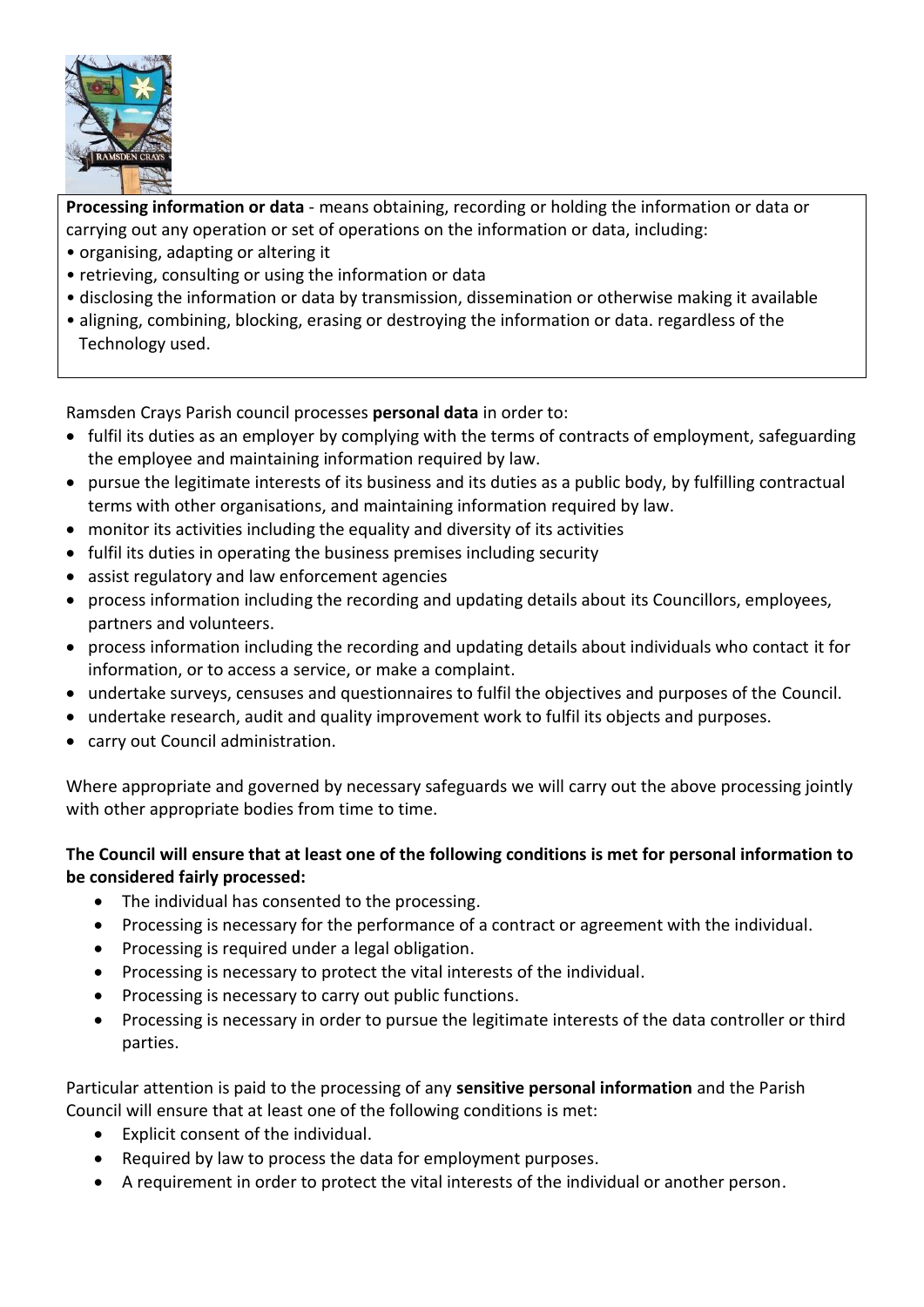

## **Who is responsible for protecting a person's personal data?**

The Parish Council as a corporate body has ultimate responsibility for ensuring compliance with the Data Protection legislation. The Council has delegated the day to day responsibility to the Parish Clerk.

- Email: [rcparishcouncil@gmail.com](mailto:rcparishcouncil@gmail.com)
- Phone: 07469702826

## **Diversity Monitoring**

Ramsden Crays Parish council monitors the diversity of its employees and Councillors, in order to ensure that there is no inappropriate or unlawful discrimination in the way it conducts its activities. It undertakes similar data handling in respect of prospective employees. This data will always be treated as confidential. It will only be accessed by authorised individuals within the Council and will not be disclosed to any other bodies or individuals. Diversity information will never be used as selection criteria and will not be made available to others involved in the recruitment process. Anonymised data derived from diversity monitoring will be used for monitoring purposes and may be published and passed to other bodies.

The Council will always give guidance on personnel data to employees, councillors, partners and volunteers through a Privacy Notice and ensure that individuals on whom personal information is kept are aware of their rights and have easy access to that information on request.

Appropriate technical and organisational measures will be taken against Unauthorised or unlawful processing of personal data and against accidental loss or destruction of, or damage to, personal data. Personal data shall not be transferred to a country or territory outside the European Economic Areas unless that country or territory ensures an adequate level of protection for the rights and freedoms of data subjects in relation to the processing of personal data.

#### **Information provided to us**

The information provided (personal information such as name, address, email address, phone number) will be processed and stored so that it is possible for us to contact, respond to or conduct the transaction requested by the individual. By transacting with Ramsden Crays Parish council, individuals are deemed to be giving consent for their personal data provided to be used and transferred in accordance with this policy, however where ever possible specific written consent will be sought. It is the responsibility of those individuals to ensure that the Parish Council is able to keep their personal data accurate and up-to-date. The personal information will be not shared or provided to any other third party or be used for any purpose other than that for which it was provided.

#### **The Councils Right to Process Information**

General Data Protection Regulations (and Data Protection Act) Article 6 (1) (a) (b) and (e) Processing is with consent of the data subject, or Processing is necessary for compliance with a legal obligation. Processing is necessary for the legitimate interests of the Council.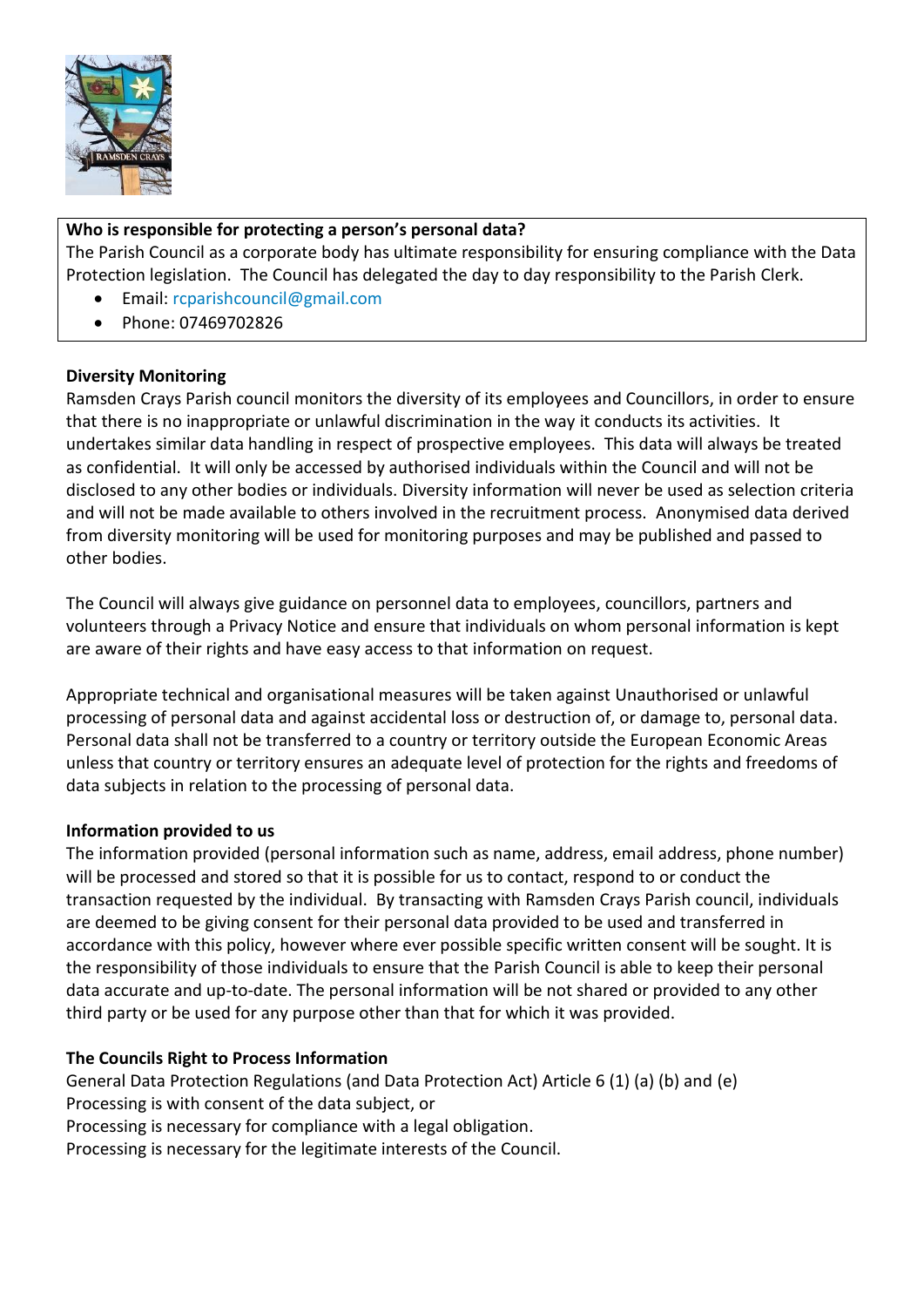

#### **Information Security**

The Parish Council cares to ensure the security of personal data. We make sure that your information is protected from unauthorised access, loss, manipulation, falsification, destruction or unauthorised disclosure. This is done through appropriate technical measures and appropriate policies. We will only keep your data for the purpose it was collected for and only for as long as is necessary, after which it will be deleted.

#### **Children**

We will not process any data relating to a child (under 13) without the express parental/guardian consent of the child concerned.

#### **Rights of a Data Subject**

**Access to Information:** An individual has the right to request access to the information we have on them. They can do this by contacting our Parish Clerk.

**Information Correction:** If they believe that the information we have about them is incorrect, they may contact us so that we can update it and keep their data accurate. Please contact: Parish Clerk.

**Information Deletion:** If the individual wishes the Parish Council to delete the information about them, they can do so by contacting the Parish Clerk.

**Right to Object:** If an individual believes their data is not being processed for the purpose it has been collected for, they may object by contacting the Parish Council.

The Parish Council does not use automated decision making or profiling of individual personal data.

**Complaints:** If an individual has a complaint regarding the way their personal data has been processed, they may make a complaint to the Parish Clerk or the Information Commissioners Office **[casework@ico.org.uk](mailto:casework@ico.org.uk)** Tel: 0303 123 1113.

The Council will always give guidance on personnel data to employees through the Employee handbook.

The Council will ensure that individuals on whom personal information is kept are aware of their rights and have easy access to that information on request.

#### **Making Information Available**

The Publication Scheme is a means by which the Council can make a significant amount of information available routinely, without waiting for someone to specifically request it. The scheme is intended to encourage local people to take an interest in the work of the Council and its role within the community.

In accordance with the provisions of the Freedom of Information Act 2000, this Scheme specifies the classes of information which the Council publishes or intends to publish. It is supplemented with an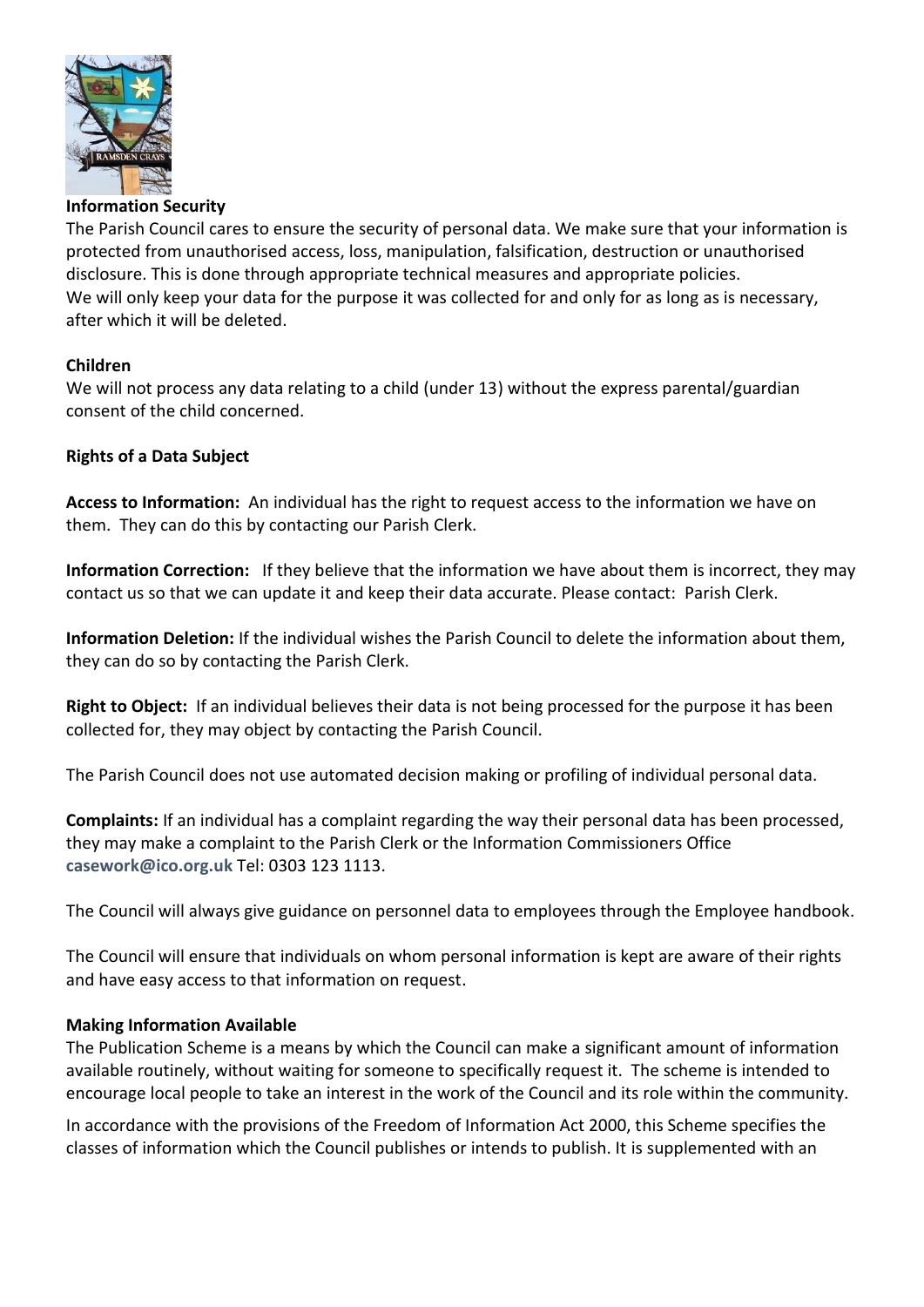

Information Guide which will give greater detail of what the Council will make available and hopefully make it easier for people to access it.

All formal meetings of Council and its committees are subject to statutory notice being given on notice boards, the Website and sent to the local media. The Council publishes an annual programme in May each year. All formal meetings are open to the public and press and reports to those meetings and relevant background papers are available for the public to see. The Council welcomes public participation and has a public participation session on each Council and committee meeting. Details can be seen in the Council's Standing Orders, which are available on its Website or at its Offices.

Occasionally, the Council or Committees may need to consider matters in private. Examples of this are matters involving personal details of staff, or a particular member of the public, or where details of commercial/contractual sensitivity are to be discussed. This will only happen after a formal resolution has been passed to exclude the press and public and reasons for the decision are stated. Minutes from all formal meetings, including the confidential parts are public documents.

The Openness of Local Government Bodies Regulations 2014 requires written records to be made of certain decisions taken by officers under delegated powers. These are not routine operational and administrative decisions such as giving instructions to the workforce or paying an invoice approved by Council, but would include urgent action taken after consultation with the Chairman, such as responding to a planning application in advance of Council. In other words, decisions which would have been made by Council or Committee had the delegation not been in place.

The 2014 Regulations also amend the Public Bodies (Admission to Meetings) Act 1960 to allow the public or press to film, photograph or make an audio recording of council and committee meetings normally open to the public. The Council will where possible facilitate such recording unless it is being disruptive. It will also take steps to ensure that children, the vulnerable and members of the public who object to being filmed are protected without undermining the broader purpose of the meeting.

The Council will be pleased to make special arrangements on request for persons who do not have English as their first language or those with hearing or sight difficulties.

#### **Disclosure Information**

The Council will as necessary undertake checks on both staff and Members with the the Disclosure and Barring Service and will comply with their Code of Conduct relating to the secure storage, handling, use, retention and disposal of Disclosures and Disclosure Information. It will include an appropriate operating procedure in its integrated quality management system.

#### **Data Transparency**

The Council has resolved to act in accordance with the Code of Recommended Practice for Local Authorities on Data Transparency (September 2011). This sets out the key principles for local authorities in creating greater transparency through the publication of public data and is intended to help them meet obligations of the legislative framework concerning information.